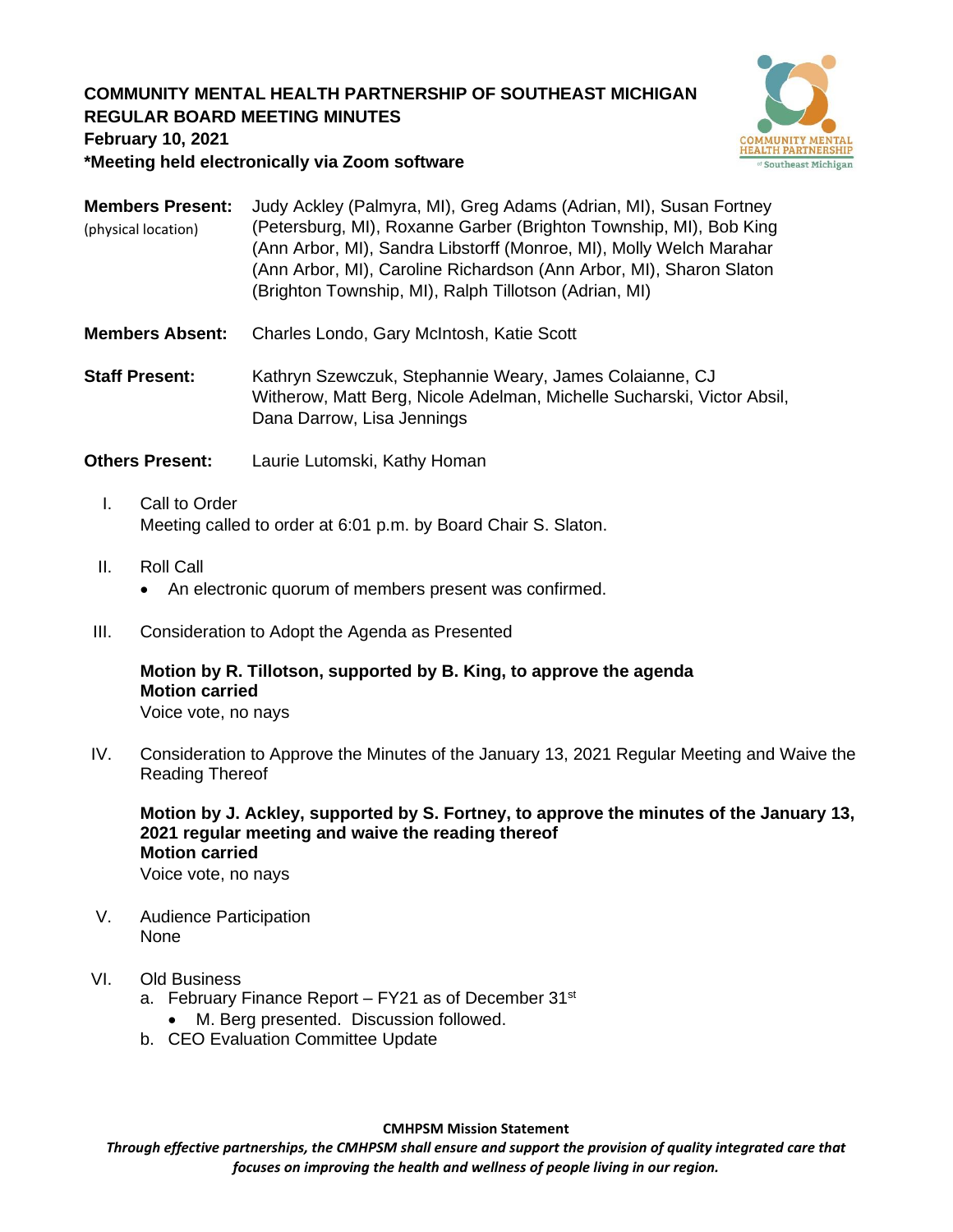- B. King advised that the 3 committee members (B. King, G. Adams, C. Londo) recommend using a SWOT analysis, a process that has been used successfully for reviewing Washtenaw CCMH's executive director.
- All board members and J. Colaianne would complete the SWOT analysis.
- J. Colaianne will forward the results of his previous interim review for board members to consider during the SWOT analysis.
- Board members should return their completed SWOT analysis to S. Weary within the next 2 weeks, which will be forwarded to the CEO Evaluation Committee.
- The Board will receive results in advance of discussion at the April Regional Board meeting.

## VII. New Business

- a. Board Information CMHPSM Compliance Plan Executive Summary
	- V. Absil presented the FY21 Compliance Plan executive summary.
- b. Board Information Employee Engagement Survey Summary
	- J. Colaianne presented a summary of the recent employee engagement survey, along with the previous survey's results.
	- The Employee Engagement Committee and organization will once again focus on the lower 5 scoring questions from recent survey as targets for improvement.
- c. Board Action Jason Newberry 5-Year Anniversary Recognition
	- J. Colaianne shared an overview of Jason's contributions to the region. **Motion by S. Fortney, supported by B. King, to approve the CMHPSM Board Chair to a sign formal proclamation acknowledging the five years of service by Jason Newberry to the PIHP region as a CMHPSM employee Motion carried**

Voice vote, no nays

- d. Board Action CMHPSM Salary Scale Adjustment Proposal
	- ➢ Original Motion:

**Motion by B. King, supported by M. Welch Marahar, to approve the proposed 6% cost of living adjustment to be implemented over a three-year period to be included in future budgets as indicated**

➢ Friendly Amendment:

**Motion by C. Richardson, supported by G. Adams, to amend the above motion to be for 2% for the first year only, and for subsequent cost of living adjustments to be revisited for consideration in the future**

**Motion carried**

Vote

Yes: Ackley, Adams, King, Libstorff, Welch Marahar, Richardson, Slaton No: Fortney, Tillotson Absent: Garber\*, Londo, McIntosh, Scott \*Garber was not present for this vote.

➢ Final Motion

**Motion by B. King, supported by M. Welch Marahar, to approve a 2% cost of living adjustment for the first year only, and for subsequent cost of living adjustments to be revisited for consideration in the future**

#### **Motion carried**

Vote

Yes: Ackley, Adams, King, Welch Marahar, Richardson, Slaton No: Fortney, Libstorff, Tillotson

#### **CMHPSM Mission Statement**

*Through effective partnerships, the CMHPSM shall ensure and support the provision of quality integrated care that focuses on improving the health and wellness of people living in our region.*